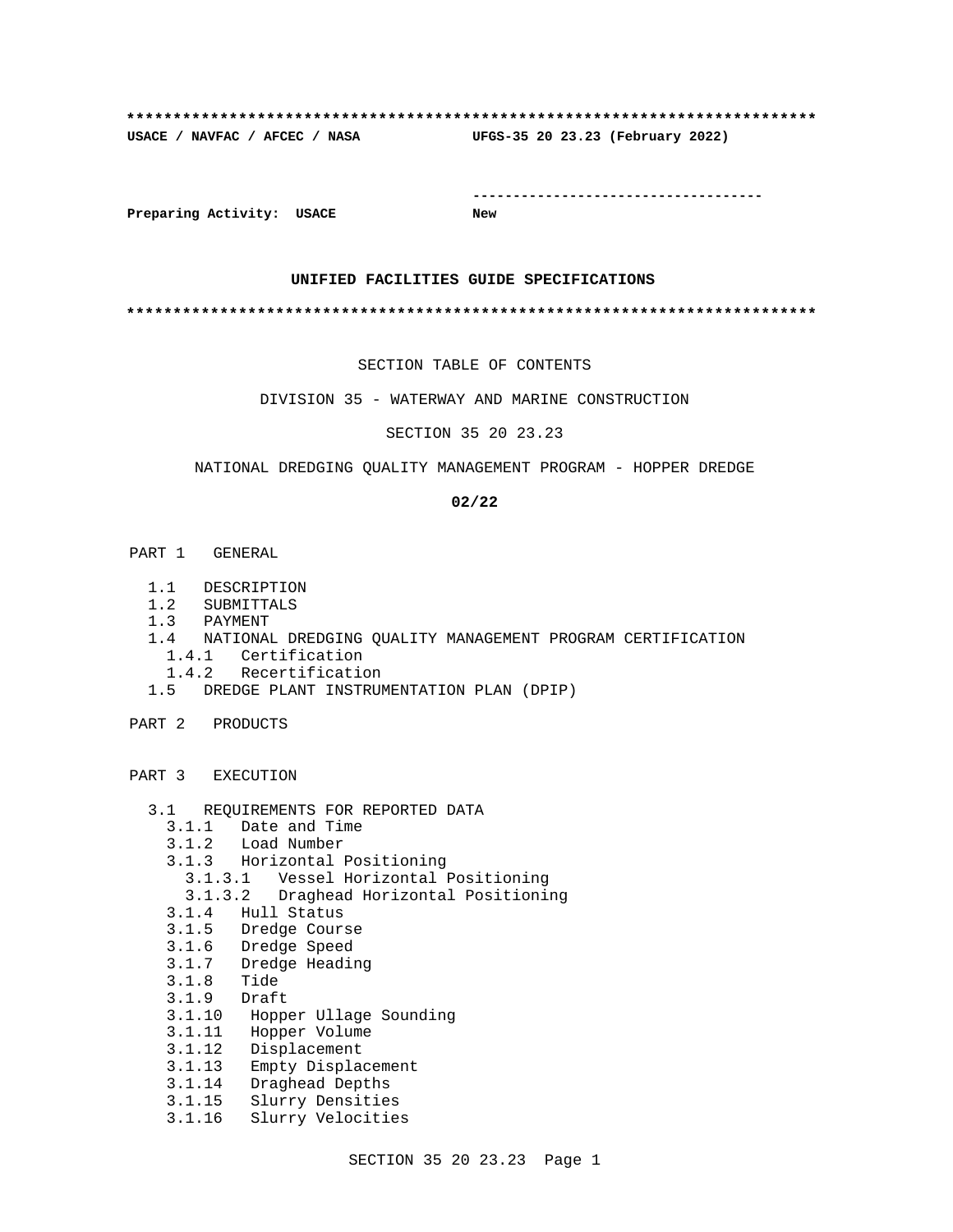- 3.1.17 Pump RPM
- 3.1.18 Sea Suction Valve for Dragarm
- 3.1.19 Pumpout
- 3.2 NATIONAL DREDGING QUALITY MANAGEMENT PROGRAM SYSTEM REQUIREMENTS
- 3.2.1 Computer Requirements
- 3.2.2 Software
- 3.2.3 UPS
	- 3.2.4 Internet Access
	- 3.2.5 Data Routing Requirements
	- 3.2.6 Data Reporting Frequency
	- 3.2.7 Data Format
	- 3.2.8 Data Reporting
	- 3.2.9 Contractor Data Backup
	- 3.3 PERFORMANCE REQUIREMENTS
	- 3.4 LIST OF ITEMS TO BE PROVIDED BY THE CONTRACTOR
- -- End of Section Table of Contents --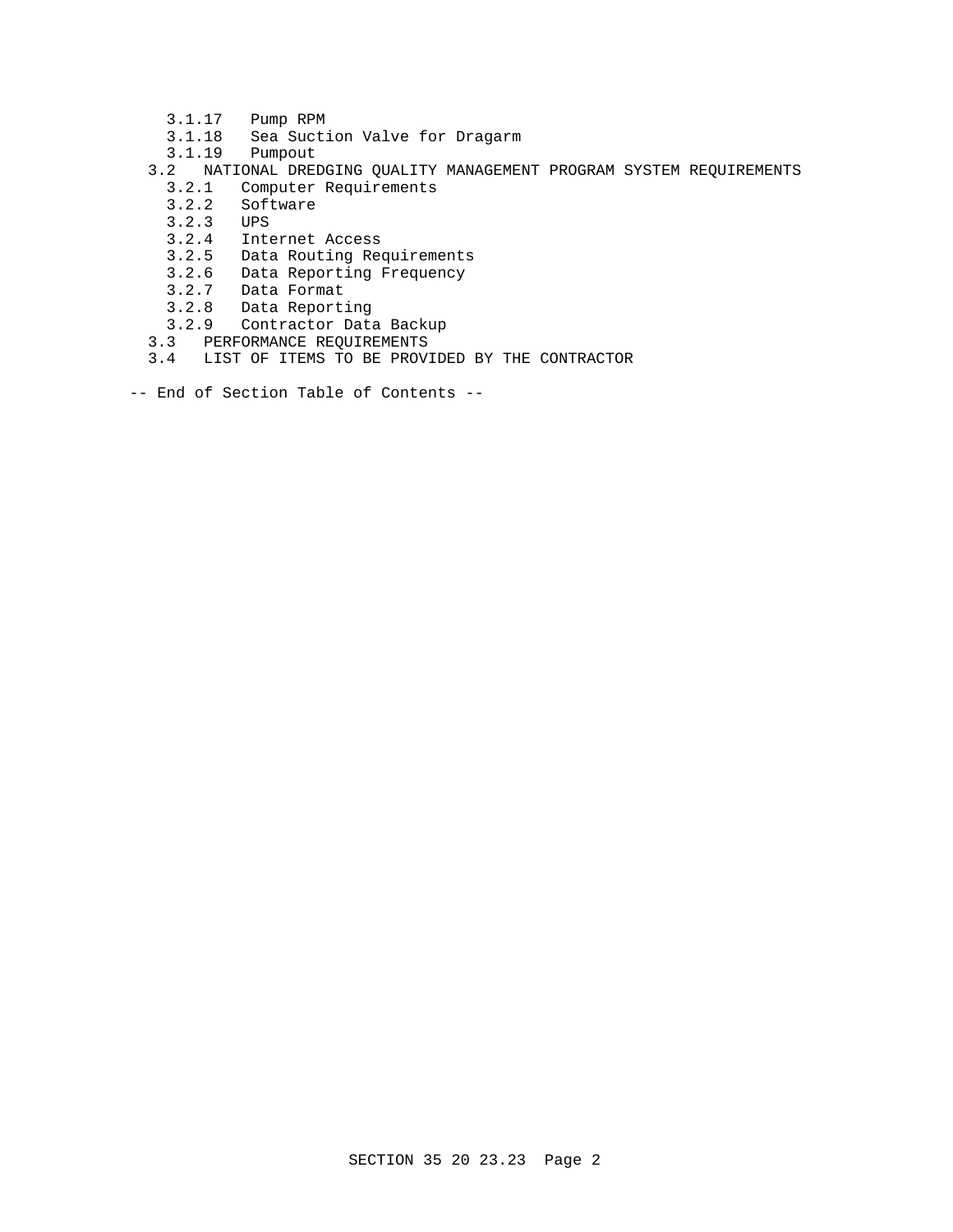**\*\*\*\*\*\*\*\*\*\*\*\*\*\*\*\*\*\*\*\*\*\*\*\*\*\*\*\*\*\*\*\*\*\*\*\*\*\*\*\*\*\*\*\*\*\*\*\*\*\*\*\*\*\*\*\*\*\*\*\*\*\*\*\*\*\*\*\*\*\*\*\*\*\* USACE / NAVFAC / AFCEC / NASA UFGS-35 20 23.23 (February 2022)**

**------------------------------------**

**Preparing Activity: USACE New**

#### **UNIFIED FACILITIES GUIDE SPECIFICATIONS**

#### **\*\*\*\*\*\*\*\*\*\*\*\*\*\*\*\*\*\*\*\*\*\*\*\*\*\*\*\*\*\*\*\*\*\*\*\*\*\*\*\*\*\*\*\*\*\*\*\*\*\*\*\*\*\*\*\*\*\*\*\*\*\*\*\*\*\*\*\*\*\*\*\*\*\***

#### SECTION 35 20 23.23

NATIONAL DREDGING QUALITY MANAGEMENT PROGRAM - HOPPER DREDGE **02/22**

#### **\*\*\*\*\*\*\*\*\*\*\*\*\*\*\*\*\*\*\*\*\*\*\*\*\*\*\*\*\*\*\*\*\*\*\*\*\*\*\*\*\*\*\*\*\*\*\*\*\*\*\*\*\*\*\*\*\*\*\*\*\*\*\*\*\*\*\*\*\*\*\*\*\*\***

**NOTE: This guide specification covers the requirements for the National Dredging Quality Management Program for hopper dredging.**

**Adhere to** UFC 1-300-02 **Unified Facilities Guide Specifications (UFGS) Format Standard when editing this guide specification or preparing new project specification sections. Edit this guide specification for project specific requirements by adding, deleting, or revising text. For bracketed items, choose applicable item(s) or insert appropriate information.**

**Remove information and requirements not required in respective project, whether or not brackets are present.**

**Comments, suggestions and recommended changes for this guide specification are welcome and should be submitted as a** Criteria Change Request (CCR)**. \*\*\*\*\*\*\*\*\*\*\*\*\*\*\*\*\*\*\*\*\*\*\*\*\*\*\*\*\*\*\*\*\*\*\*\*\*\*\*\*\*\*\*\*\*\*\*\*\*\*\*\*\*\*\*\*\*\*\*\*\*\*\*\*\*\*\*\*\*\*\*\*\*\***

#### PART 1 GENERAL

#### 1.1 DESCRIPTION

The work under this contract requires use of the National Dredging Quality Management Program (DQM)to monitor the dredge's status at all times during the contract and to manage data history.

This performance-based specification section identifies the minimum required output and the precision and instrumentation requirements. The requirements may be satisfied using equipment and technical procedures selected by the Contractor.

#### 1.2 SUBMITTALS

# **\*\*\*\*\*\*\*\*\*\*\*\*\*\*\*\*\*\*\*\*\*\*\*\*\*\*\*\*\*\*\*\*\*\*\*\*\*\*\*\*\*\*\*\*\*\*\*\*\*\*\*\*\*\*\*\*\*\*\*\*\*\*\*\*\*\*\*\*\*\*\*\*\*\* NOTE: Review Submittal Description (SD) definitions**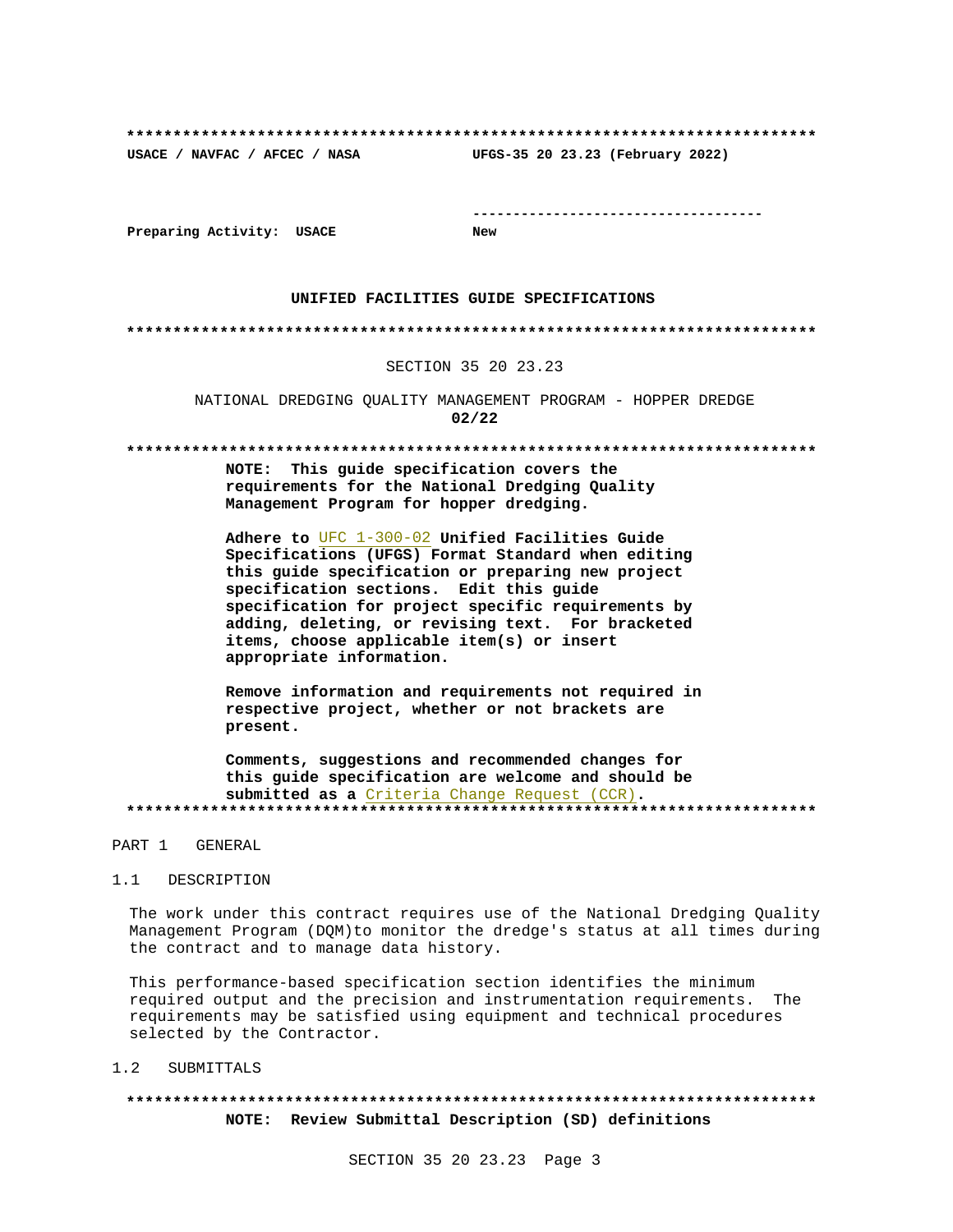**in Section 01 33 00 SUBMITTAL PROCEDURES and edit the following list, and corresponding submittal items in the text, to reflect only the submittals required for the project. The Guide Specification technical editors have classified those items that require Government approval, due to their complexity or criticality, with a "G". Generally, other submittal items can be reviewed by the Contractor's Quality Control System. Only add a "G" to an item, if the submittal is sufficiently important or complex in context of the project.**

**For Army projects, fill in the empty brackets following the "G" classification, with a code of up to three characters to indicate the approving authority. Codes for Army projects using the Resident Management System (RMS) are: "AE" for Architect-Engineer; "DO" for District Office (Engineering Division or other organization in the District Office); "AO" for Area Office; "RO" for Resident Office; and "PO" for Project Office. Codes following the "G" typically are not used for Navy, Air Force, and NASA projects.**

**The "S" classification indicates submittals required as proof of compliance for sustainability Guiding Principles Validation or Third Party Certification and as described in Section 01 33 00 SUBMITTAL PROCEDURES.**

**Choose the first bracketed item for Navy, Air Force and NASA projects, or choose the second bracketed item for Army projects. \*\*\*\*\*\*\*\*\*\*\*\*\*\*\*\*\*\*\*\*\*\*\*\*\*\*\*\*\*\*\*\*\*\*\*\*\*\*\*\*\*\*\*\*\*\*\*\*\*\*\*\*\*\*\*\*\*\*\*\*\*\*\*\*\*\*\*\*\*\*\*\*\*\***

Government approval is required for submittals with a "G" or "S" classification. Submittals not having a "G" or "S" classification are [for Contractor Quality Control approval.][for information only. When used, a code following the "G" classification identifies the office that will review the submittal for the Government.] Submit the following in accordance with Section 01 33 00 SUBMITTAL PROCEDURES:

SD-07 Certificates

National Dredging Quality Management Program Certification,  $[\underline{\hspace{1cm}}]$  District;  $G[\begin{matrix} \end{matrix}$   $[\begin{matrix} \underline{\hspace{1cm}} \end{matrix}]]$ 

## 1.3 PAYMENT

Separate payment for installation, operation, and maintenance of the DQM-certified system as specified herein for the duration of the dredging operations is not allowed; all costs in connection therewith are considered a subsidiary obligation of the Contractor and are covered under the contract unit price for dredging in the bidding schedule.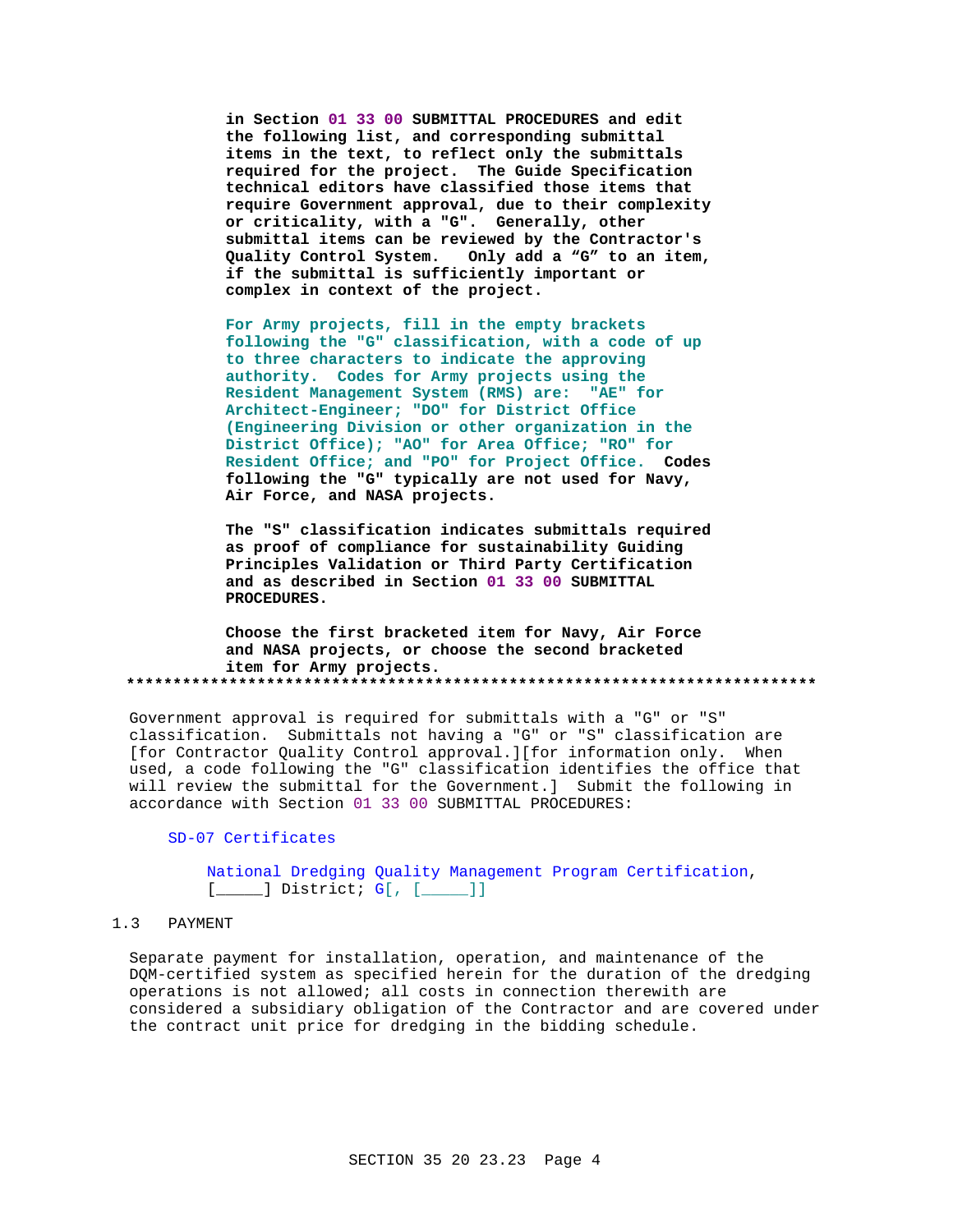#### 1.4 NATIONAL DREDGING QUALITY MANAGEMENT PROGRAM CERTIFICATION

# 1.4.1 Certification

The Contractor is required to have a current certification from DQM for the hopper dredge instrumentation system to be used under this contract. Criteria for certification is based on the most recent specification posted on the DQM website:

http://dqm.usace.army.mil/Specifications/Index.aspx. Verify compliance with these criteria by annual onsite quality assurance (QA) checks conducted by the DQM Support Center Data Acquisition and Analysis Team and by periodic review of the transmitted data. DQM Certification is valid for one year from the date of the annual QA checks. Certification is contingent upon the system's ability to continuously meet the performance requirements as outlined in paragraph PERFORMANCE REQUIREMENTS. If issues with data quality are not corrected within 48 hours, the system certification will be revoked and additional QA checks by the Data Acquisition and Analysis Team may be necessary.

Annual DQM Certification must be based on the following:

- a. A series of quality assurance checks as outlined on the DQM website: https://dqm.usace.army.mil/Certifications/Index.aspx.
- b. Verification of data acquisition and transfer as described in paragraph Performance Requirements.
- c. Review of the Dredge Plant Instrumentation Plan (DPIP) as described in paragraph DREDGE PLANT INSTRUMENTATION PLAN (DPIP).

#### 1.4.2 Recertification

The owner or operator of the dredge must contact DQM at DQM-AnnualQA@rpsgroup.com on an annual basis, or at least three weeks prior to certification expiration, to schedule QA checks for renewal. This notification is meant to make the Data Acquisition and Analysis Team aware of a target date for the annual QA checks for the dredge. At least one week prior to the target date, the Contractor must contact the Data Acquisition and Analysis Team and verbally coordinate a specific date and location. The Contractor must then follow up this conversation with a written email confirmation. The owner/operator must coordinate the QA checks with all local authorities, including but not limited to, the local USACE Contracting Officer's Representative (COR).

Recertification is required for any yard work which produces modification to displacement (change in dredge lines, or repositioning or repainting hull marks), modification to bin volume (change in bin dimensions, or addition or subtraction of structure), or changes in sensor type or location; report these changes in the sensor log section of the DPIP. A system does not have to be transmitting data between jobs; however, in order to retain its certification during this period, the system sensors or hardware should not be disconnected or removed from the dredge. If the system is powered down, retain calibration coefficients.

#### 1.5 DREDGE PLANT INSTRUMENTATION PLAN (DPIP)

The Contractor must have a digital copy of the DPIP on file with the DQM Support Center. While working on site, the Contractor must also maintain on the dredge a copy of the DPIP which is easily accessible to Government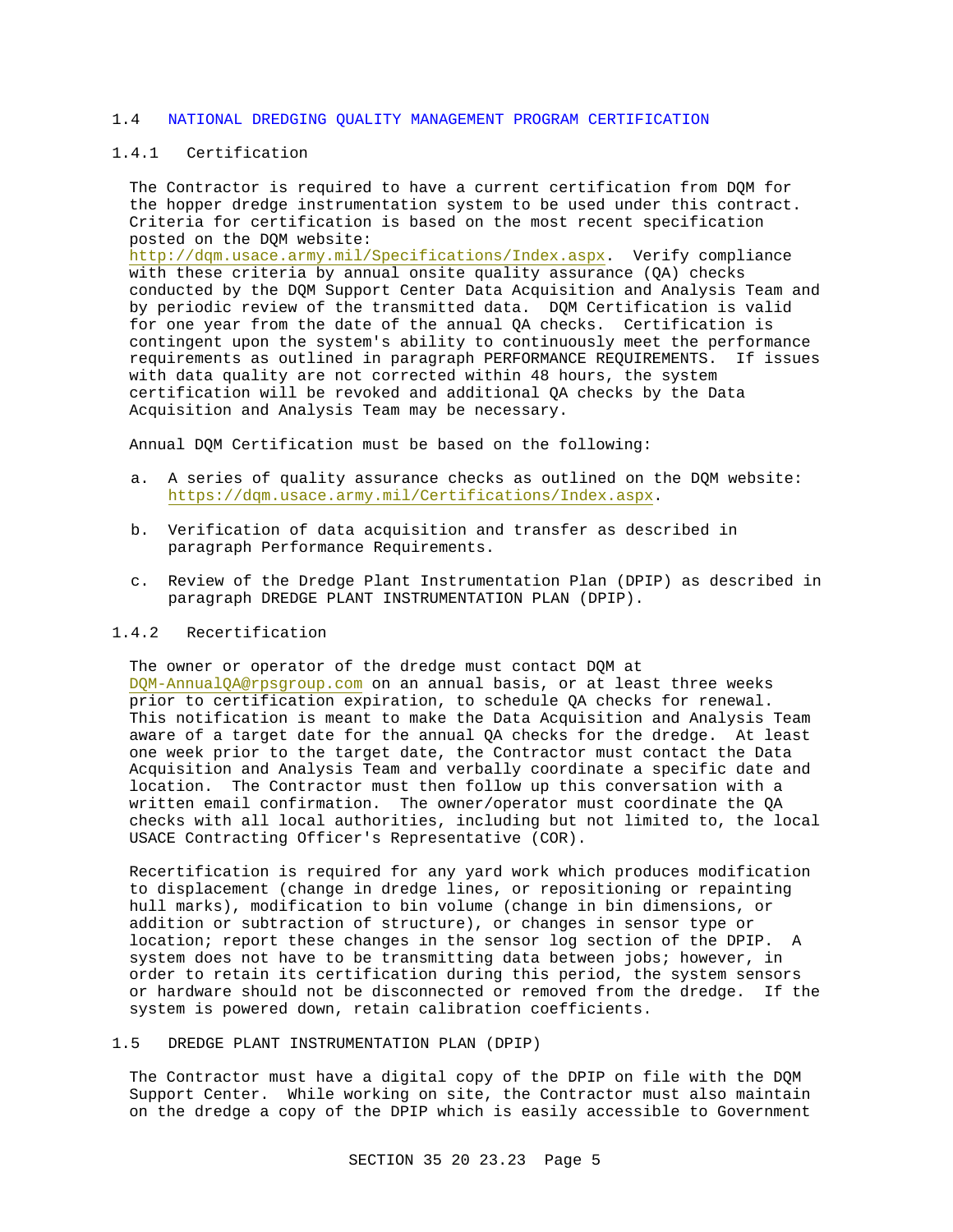personnel at all times. This document must describe the sensors used, configuration of the system, how sensor data will be collected, how quality control on the data will be performed, and how sensors/data reporting equipment will be calibrated and repaired if they fail. A description of the computed dredge-specific data and how the sensor data will be transmitted to the DQM database will also be included. A complete list of the required DPIP contents is provided on the DQM website https://dqm.usace.army.mil/Certifications/Index.aspx

Submit to the DQM Support Center any addendum or modifications made to the plan, subsequent to its original submission, prior to the start of work. Any changes to the computation methods must be approved by the DQM Support Center prior to their implementation.

PART 2 PRODUCTS

Not used.

PART 3 EXECUTION

#### 3.1 REQUIREMENTS FOR REPORTED DATA

Provide, operate, and maintain all hardware and software to meet these specifications. The Contractor is responsible for replacement, repair, and calibration of sensors and other necessary data acquisition equipment needed to supply the required data. Complete repairs within 48 hours of any sensor failure. Notify the COR upon completion of a repair, replacement, installation, modification, or calibration. The COR may request recalibration of sensors or other hardware components at any time during the contract as deemed necessary.

Keep a log of sensor repair, replacement, installation, modification, and calibration in the dredge's onboard copy of the DPIP. The log must contain a three-year history of sensor maintenance, including the time of the sensor failures (and subsequent repairs), the time and results of sensor calibrations, the time of sensor replacements, and the time that backup sensor systems were initiated to provide required data. It must also contain the name of the person responsible for the sensor work. Install sensors that are capable of collecting parameters within specified accuracies and resolutions indicated in the following subparagraphs. Reported sensor values for ullage, draft, and draghead depth should represent a weighted average with the highest and lowest values not included in the calculated average for the given interval. This information should be documented in the DPIP sections that say "Calculations done external to the instrumentation."

#### 3.1.1 Date and Time

Report the date and time to the nearest second and referenced to UTC time based on a 24-hour format: mm/dd/yyyy hh:mm:ss. The reported time must be the time reported by the GPS in the NMEA string.

#### 3.1.2 Load Number

A load number must document the end of a disposal event. Load numbering will begin at number 1 at the start of the contract and will be incremented by 1 at the completion of each disposal event or emptying of the hopper. Whenever possible, calculate the load number off of the sensors aboard the dredge, which must be a mathematically repeatable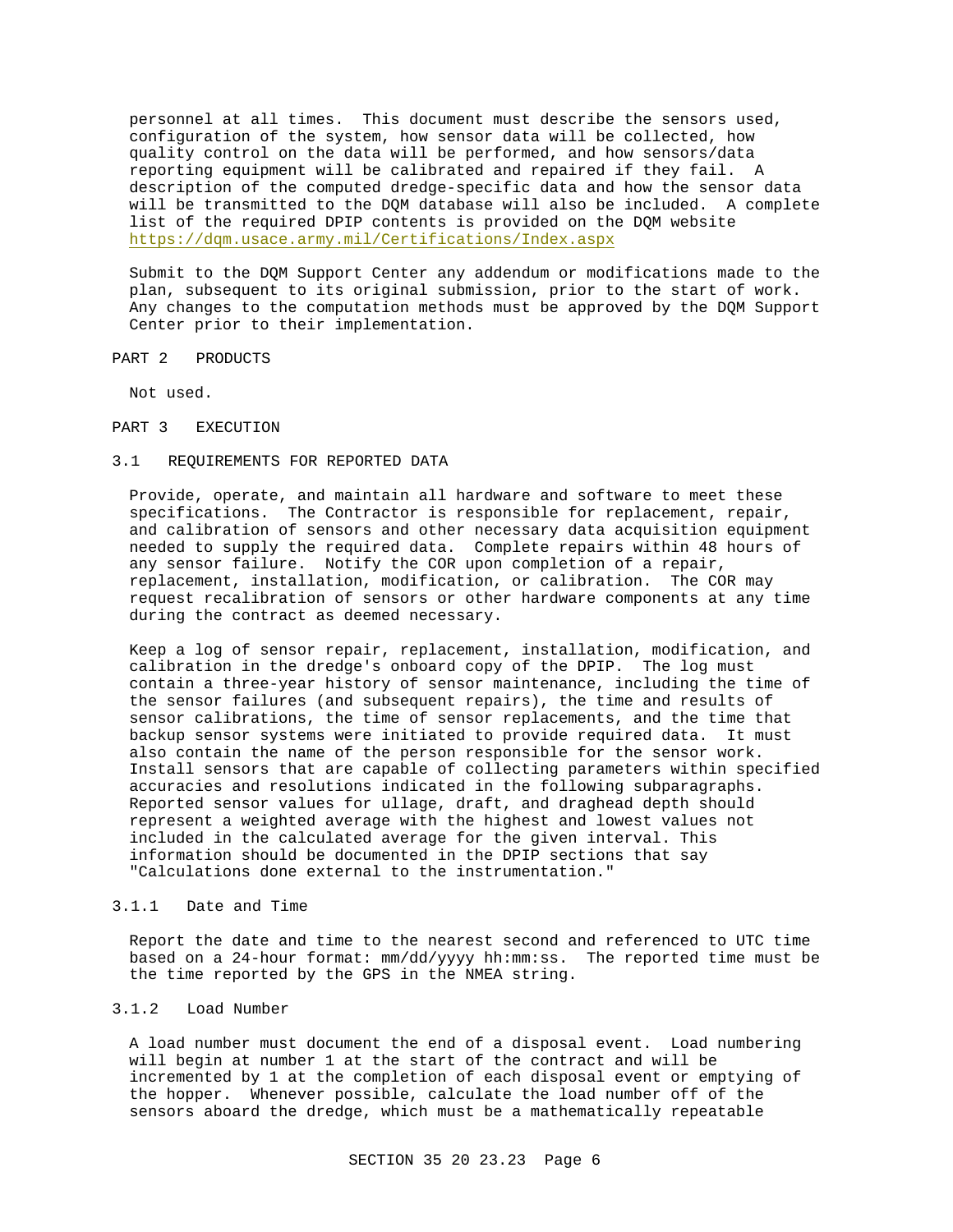routine. Make efforts to include logic that avoids false load number increments. Do not allow the routine to miss any disposal event. If manual incrementing of the load number is in place, pay extra attention to this value in the quality control process.

## 3.1.3 Horizontal Positioning

Obtain all locations using a positioning system operating with a minimum accuracy level of 1 to 3 meters 3 to 10 feet horizontal Circular Error Probable (CEP). Report positions as Latitude/Longitude WGS 84 in decimal degrees. West Longitude and South Latitude values are reported as negative.

#### 3.1.3.1 Vessel Horizontal Positioning

Record vessel horizontal positioning as geographic coordinates of the vessel as indicated by the location of the GPS antenna.

#### 3.1.3.2 Draghead Horizontal Positioning

Record draghead horizontal positioning as geographic coordinates of the heel on the centerline of the draghead(s). Describe any offset calculations from the GPS antenna in the DPIP.

## 3.1.4 Hull Status

Monitor open/closed status of the hopper dredge, corresponding to the split/non-split condition of a split-hull hopper dredge. For dredges with hopper doors, the status of a single door that is the first opened during normal disposal operations may be monitored. An "open" value indicates that the hopper door is open or, in the case of split-hull dredges, that the hull is split. A "closed" value indicates that the hopper doors are closed or, in the case of split-hull dredges, that the hull is not split.

For this contract, hull status must register closed prior to leaving the disposal area.

#### 3.1.5 Dredge Course

Provide dredge course-over-ground (COG) using industry-standard equipment. Provide dredge course-over-ground to the nearest whole degree with values from 000 (true north) to 359 degrees referenced to a clockwise positive direction convention.

#### 3.1.6 Dredge Speed

Provide dredge speed-over-ground in knots using industry-standard equipment with a minimum accuracy of 1 knot and resolution to the nearest 0.1 knot.

## 3.1.7 Dredge Heading

Provide dredge heading using industry-standard equipment. The dredge heading must be accurate to within 5 degrees and reported to the nearest whole degree with values from 000 (true north) to 359 degrees referenced to a clockwise positive direction convention.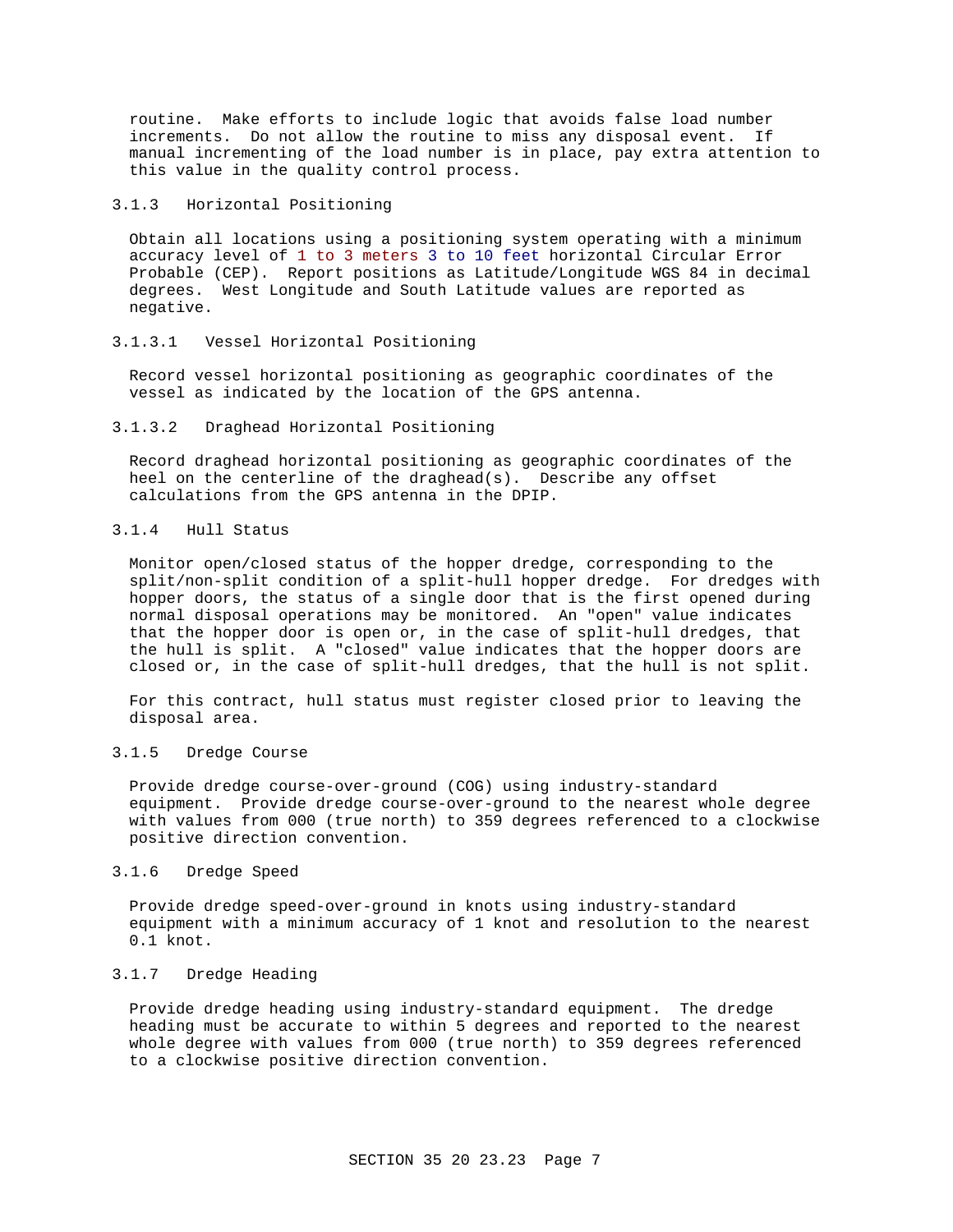## 3.1.8 Tide

Obtain tide data using appropriate equipment to give the water level with an accuracy of plus or minus 0.03 meter 0.1 foot and a resolution of 0.003 meter 0.01 foot. Enter tide values above project datum described in the dredging specification with a positive sign and those below with a negative sign.

# 3.1.9 Draft

Report all draft measurements in meters feet, tenths, and hundredths with an accuracy of plus or minus 0.03 meter 0.1 foot relative to observed physical draft readings. Report the measurements at a resolution of two decimal places (hundredths of a meter foot). The reported forward draft value is equal to the sum of the visual forward port and starboard draft mark readings divided by two. The reported aft draft value is equal to the sum of the visual aft port and starboard draft mark readings divided by two. Forward draft, aft draft, and average draft will be reported. Place sensors at an optimum location on the vessel to be reflective of observed physical draft mark readings at any trim or list. Minimum accuracies are conditional to relatively calm water. The sensor value reported must be an average of at least ten samples per event, with at least one maximum value and one minimum value removed, and the minimum eight remaining values averaged. When the average draft is calculated for the purpose of determining displacement, maintain significant digits for average draft such that if forward draft was 0.15 and aft draft was 0.1, the average draft would be 0.125.

#### 3.1.10 Hopper Ullage Sounding

Report all reported ullage soundings in meters feet, tenths, and hundredths with an accuracy of plus or minus 0.03 meter 0.1 foot with respect to the combing and be representative of the forward and aft extents of the hopper as close to the centerline as is possible. Report the measurements at a resolution of two decimal places (hundredths of a foot). Report forward ullage and aft ullage soundings. Mount sensors to avoid discharge flume turbulence, foam, and any structure that could produce sidelobe errors. If sensors must be offset from the centerline of the hopper, they should be offset to opposite sides of the vessel. If more than one fore or one aft sensor are used, place the sensors near the corners of the hopper, and report the average value of the fore sensors and the average value of the aft sensors. The sensor value reported must be an average of at least ten samples per event, with at least one maximum value and one minimum value removed, and the minimum eight remaining values averaged. When the average ullage is calculated for the purpose of determining hopper volume, maintain significant digits for average ullage such that if forward ullage was 0.15 and aft ullage was 0.1, then the average ullage would be 0.125.

## 3.1.11 Hopper Volume

Report hopper volume in cubic meters yards, based on the most accurate method available for the dredge. The minimum standard of accuracy for hopper volume is interpolation from the certified hopper volume table, based on the average fore and aft ullage soundings.

## 3.1.12 Displacement

Report dredge displacement in long tons, based on the most accurate method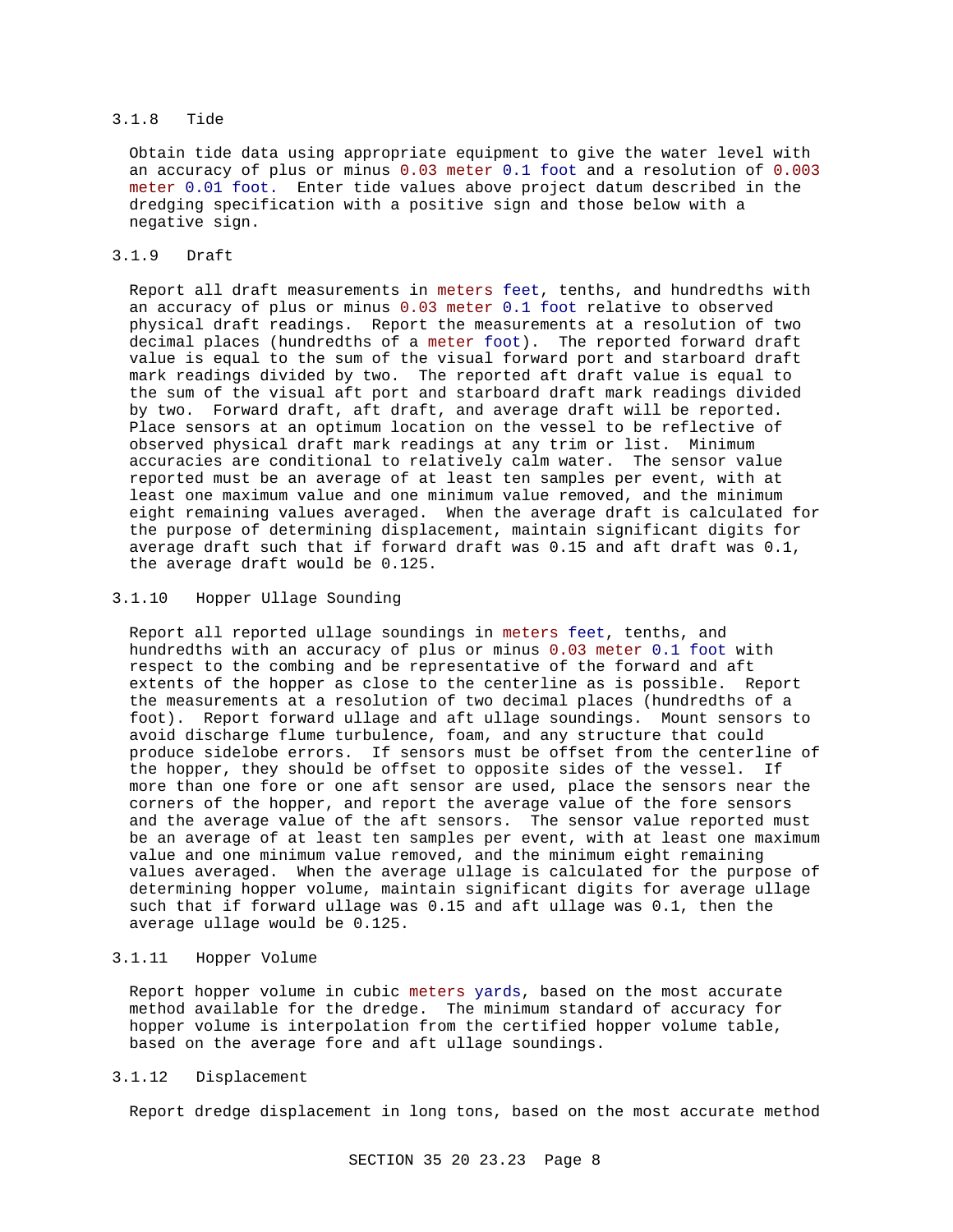available for the dredge. The minimum standard of accuracy for displacement is interpolation from the displacement table, based on the average draft. For this contract the density of water used to calculate displacement is  $\left[\frac{1}{\sqrt{2}}\right]$  kg/cubic meter lbs/cubic foot, and it will be used for an additional interpolation between the fresh and salt water tables.

\*The water density used is project-/location-specific. Enter the appropriate water density in the blank:

Fresh Water: 1000 kg/m3 (1 g/cm3)62.43 lbs/cubic foot Salt Water: 1027-1030 kg/m3 (1.027-1.03 g/cm3)64.11 - 64.30 lbs/cubic foot

## 3.1.13 Empty Displacement

Report empty displacement in long tons, which is the lightship value of the dredge, or the weight of the dredge with no material in the hopper, adjusted for fuel and water consumption.

## 3.1.14 Draghead Depths

Report draghead depths with an accuracy of plus or minus 0.15 meter 0.5 foot and a resolution to the nearest 0.03 0.1 foot as measured from the surface of the water with no tidal adjustments. Minimum accuracies are conditional to relatively calm water. The sensor value reported must be an average of at least ten samples per event, with at least one maximum value and one minimum value removed, and the minimum eight remaining values averaged.

## 3.1.15 Slurry Densities

Use a density metering device, calibrated according to the manufacturer's specifications, to record the slurry density of each dragarm to the nearest 0.001 g/cc with an accuracy of plus or minus 0.01 g/cc. If the manufacturer does not specify a frequency of recalibration, conduct calibration prior to commencement of work.

# 3.1.16 Slurry Velocities

Use a flow metering device, calibrated according to the manufacturer's specifications, to record the slurry velocity of each dragarm to the nearest 0.003 mps 0.01 fps with an accuracy of plus or minus 0.15 mps 0.5 fps. If the manufacturer does not specify a frequency of recalibration, conduct calibration prior to commencement of work. Measure the slurry velocity in the same pipeline inside diameter as that used for the slurry density measurement.

## 3.1.17 Pump RPM

Measure the RPM of any pump being used to move material with the highest level of accuracy that is standard on the vessel operational displays, either at the bridge, at the drag tender's controls, or in the engine room. Dredges with multiple pumps per side must report RPM for the pump that best describes the dredging process (typically the outboard pump).

## 3.1.18 Sea Suction Valve for Dragarm

If sea suction can be taken to bypass suction through the draghead, the sea suction location and valve status will be reported. The status of the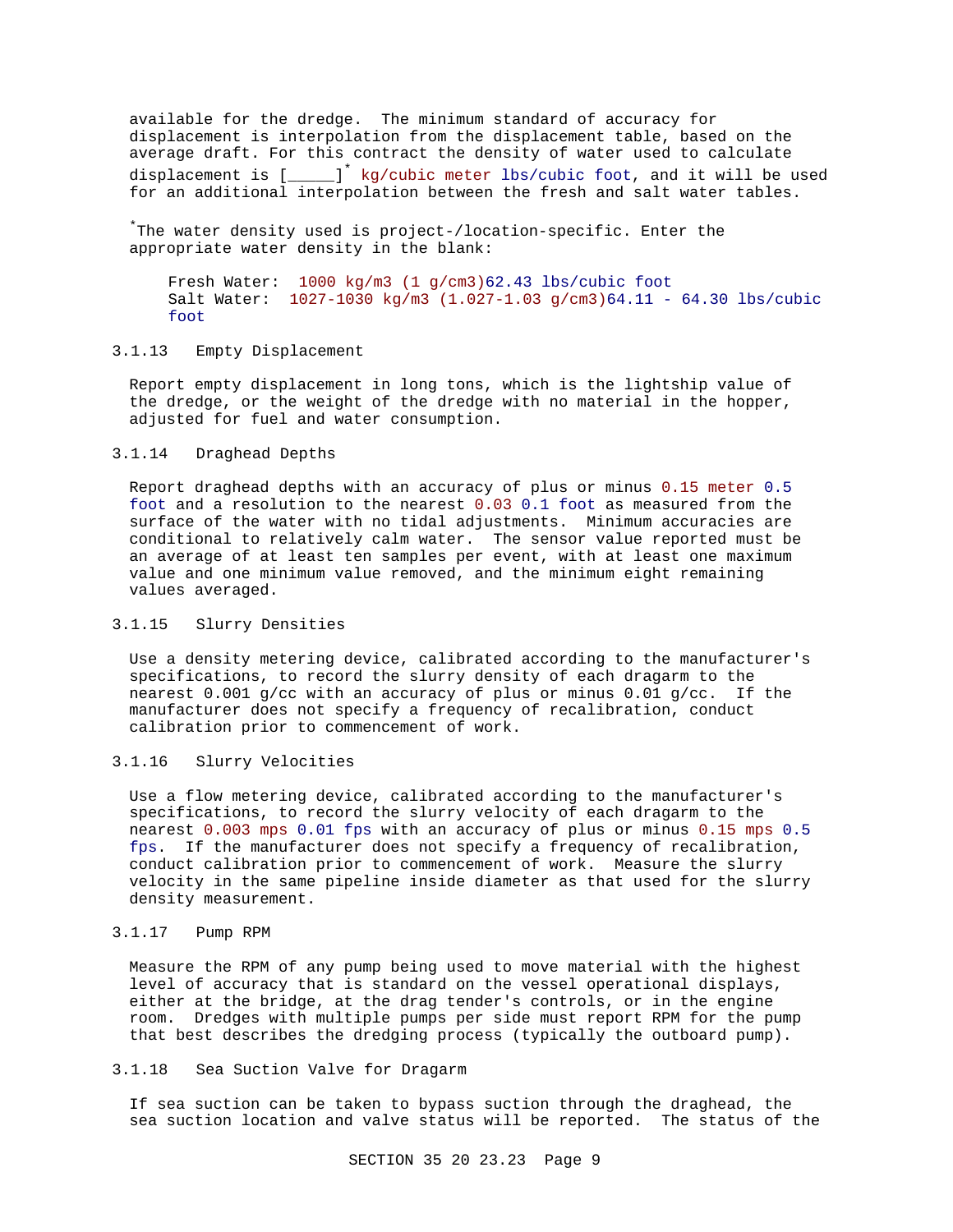valve will change from "closed" to "open" when the valve starts to open and will register "closed" when the valve is fully closed. When applicable, the state of the latch will be reported as "true" or "false." Report the sea suction location in a standard non-changing name string of no more than 20 characters. These field values will always occur in the XML string as a set. The DQM system can accommodate only up to four unique sea suction locations. Suggested options for the naming convention can be found in the example dataset in paragraph DATA FORMAT.

## 3.1.19 Pumpout

When the hopper dredge is being pumped out, report a "true" value; when it is not, report a "false" value. The only permissible values are "true" and "false."

#### 3.2 NATIONAL DREDGING QUALITY MANAGEMENT PROGRAM SYSTEM REQUIREMENTS

The Contractor's DQM system must be capable of collecting, displaying, and transmitting information to the DQM database. Record the applicable parameters from paragraph REQUIREMENTS FOR REPORTED DATA as events locally and continually transmitted to the DQM database anytime an Internet connection is available. Equip the Dredge with a DQM computer system, consisting of a computer, monitor, keyboard, mouse, data modem, UPS, and network hub. Provide a standalone computer system, exclusive to the DQM monitoring system, and with USACE DQM software installed on it. If a hardware problem occurs, or if a part of the system is physically damaged, the Contractor is responsible for repairing it within 48 hours of determination of the condition.

## 3.2.1 Computer Requirements

Provide a dedicated onboard computer for use by the DQM system. This computer must run USACE software and receive data from the Contractor's data-reporting interface. This computer must meet or exceed the following performance specifications:

| CPU: Intel or AMD processor with a (non-overclocked) clock speed<br>of at least 1.6 gigahertz (GHz) |
|-----------------------------------------------------------------------------------------------------|
| Hard drive: $250$ qiqabytes $(B)$ ; internal                                                        |
| $RAM: 4$ qiqabytes $(GB)$                                                                           |
| Ethernet adapter: Internal network card with an RJ-45 connector                                     |
| Ports: 1 free serial port with standard 9-pin connectors; 1 free USB<br>port                        |
| Other hardware: Keyboard, mouse, monitor                                                            |

Install a fully licensed copy of Windows 7 Professional Operating System or later on the computer specified above. Also install any necessary manufacturer-provided drivers for the installed hardware. Locate and orient the computer to allow data entry and data viewing, as well as to provide access to data ports for the connection of external hardware.

#### 3.2.2 Software

The DQM computer's primary function is to transmit data to the DQM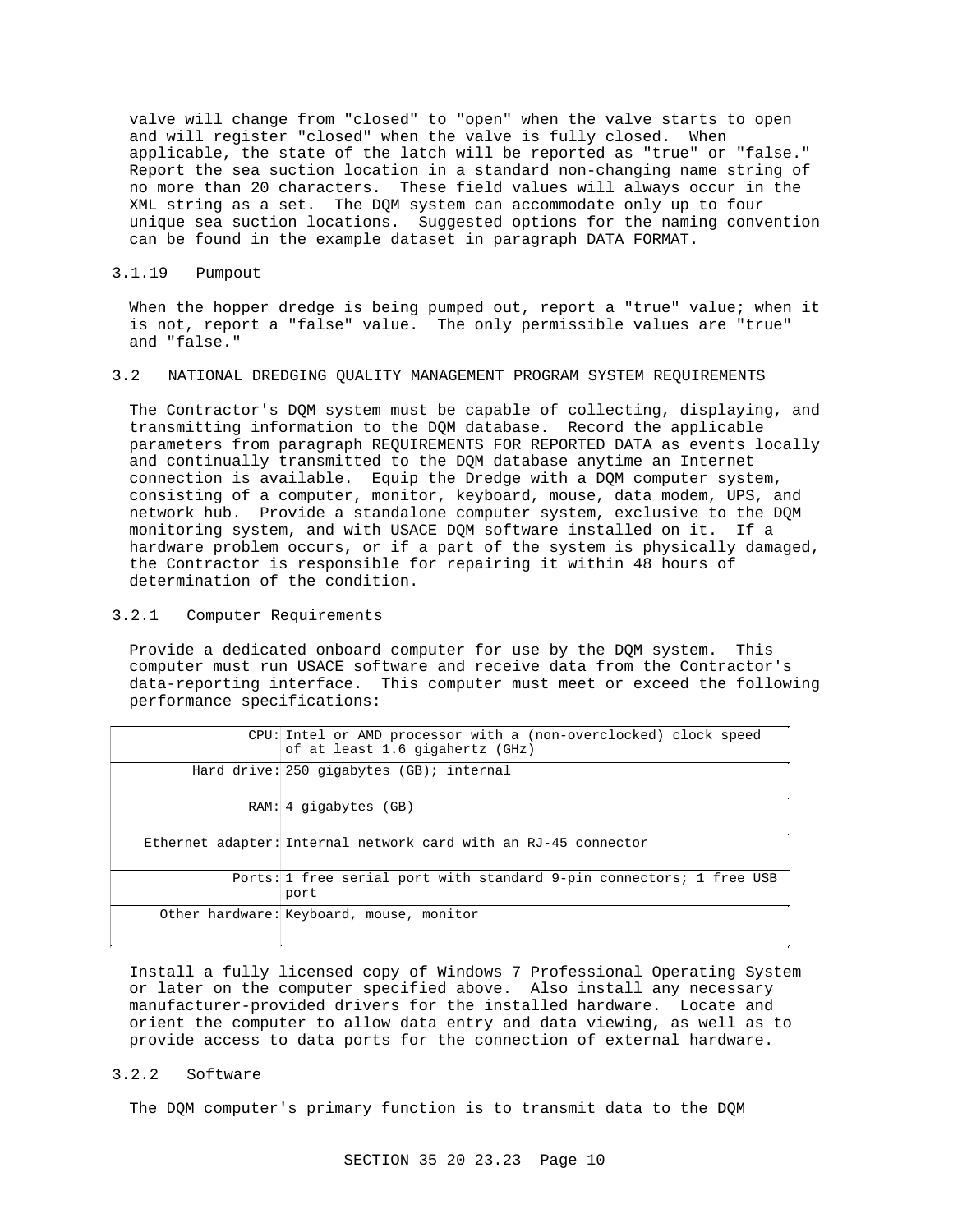shoreside database. Do not install software which conflicts with this function on this computer. The DQM computer must have the USACE-provided Dredging Quality Management Onboard Software (DQMOBS) installed on it by DQM personnel along with USACE-selected software for remote support and management.

## 3.2.3 UPS

Supply an Uninterruptible Power Supply (UPS) for the computer and networking equipment. The UPS must provide backup power at 1 kVA for a minimum of ten minutes. The UPS must interface with the DQM computer to communicate UPS status. Ensure that sufficient power outlets are available to run all specified equipment.

## 3.2.4 Internet Access

Maintain an Internet connection capable of transmitting real-time data to the DQM server and supporting remote access, as well as enough additional bandwidth to clear historically queued data when a connection is re-obtained. If connectivity is lost, que and transmit unsent data upon restoration of connectivity. Delays in pushing real-time data to the DQM database should not exceed four hours. Exceptions to these requirements may be granted by the DQM Support Center on a case-by-case basis with consideration for contract-specific requirements, site-specific conditions, and extreme weather events.

Acquire and install all necessary hardware and software to make the Internet connection available for data transmission to the DQM web service. Configure the hardware and software to allow the DQM Support Center remote access to this computer. Coordination between the dredging company's IT and the DQM Support Center may be required in order to configure remote access though any security, firewall, router, and telemetry systems. Telemetry systems must be capable of meeting these minimum reporting requirements in all operating conditions.

## 3.2.5 Data Routing Requirements

Onboard sensors must continually monitor dredge conditions, operations and efficiency and route this information into the shipboard dredge-specific system (DSS) computer to assist in guiding dredge operations. Portions of this Contractor-collected information must be routed to the DQM computer on a real-time basis. Use an RS-232 9600- or 19200-baud serial interface to send standard sensor data to the DQM computer. Configure the serial interface as 8 bits, no parity, and no flow control.

## 3.2.6 Data Reporting Frequency

Log data as a series of events. Each event will consist of a dataset containing dredge information in accordance with paragraph REQUIREMENTS FOR REPORTED DATA. Each set of measurements (time, position, etc.) will be considered an event. Collect any required information in paragraph REQUIREMENTS FOR REPORTED DATA that is not an averaged variable (draft and ullage) within 1 second of the reported time. Send a data string for an event to the DQM computer every 6 to 12 seconds. This interval must remain constant throughout the contract; do not transmit data strings more than once per every 5 seconds. Collect and compute any averaged variable within this sampling interval.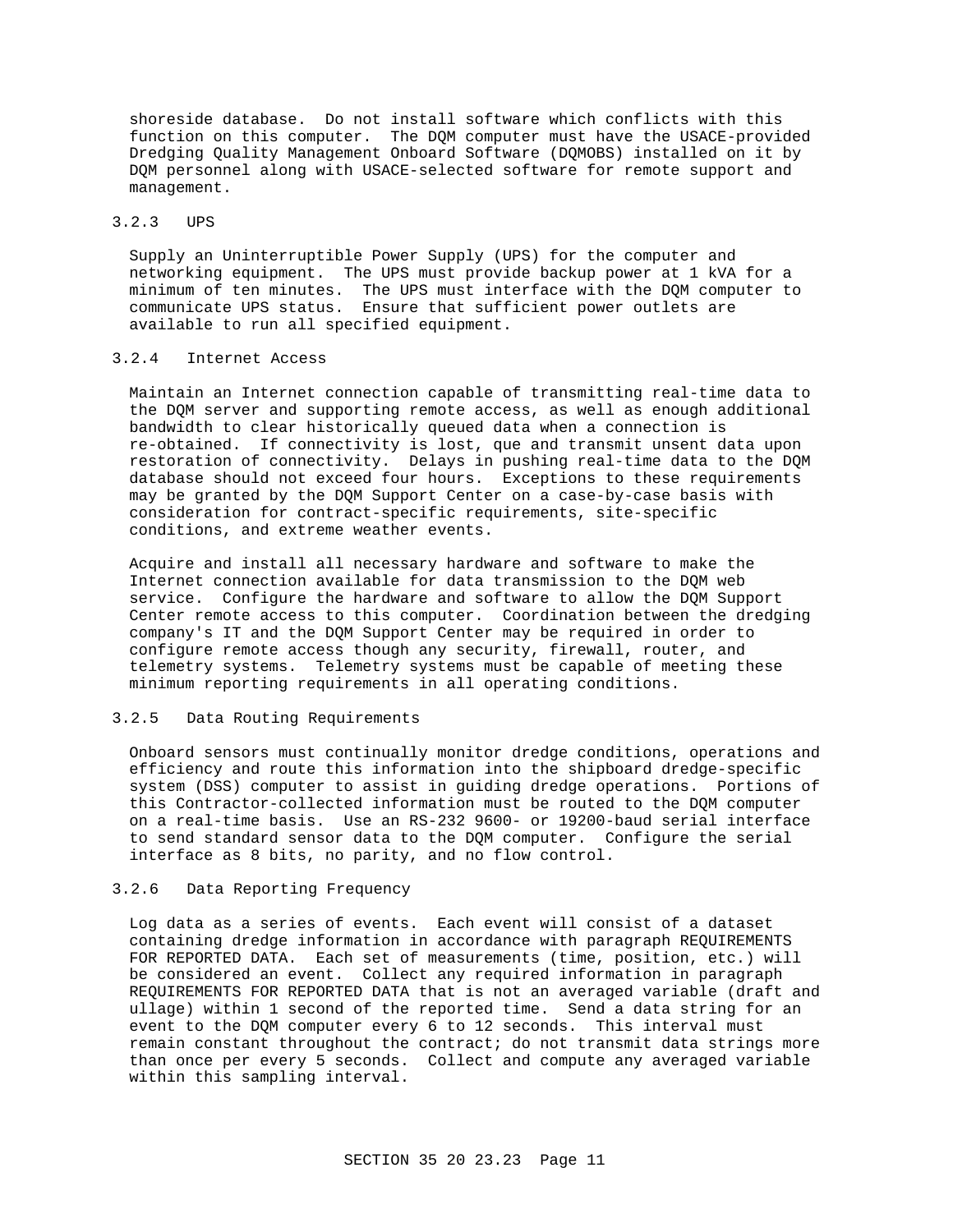## 3.2.7 Data Format

Report data as an extensible Markup Language (W3C standard XML 1.0) document as indicated below. Line breaks and spaces are added for readability, but the carriage return, line feed character combination is added only to delineate records (HOPPER\_DREDGING\_DATA tag) for actual data transmission.

 {?xml version="1.0"?}  ${HOPPER\_DREDGING\_DATA version = "2.0"}$  {DREDGE\_NAME} **string32** {/DREDGE\_NAME} {HOPPER\_DATA\_RECORD} {DATE\_TIME} **time date string** {/DATE\_TIME} {CONTRACT\_NUMBER} **string32** {/CONTRACT\_NUMBER} {LOAD\_NUMBER} **integer string** {/LOAD\_NUMBER} {VESSEL\_X coord\_type="LL"} **floating point string**  $\{ / VESSEL_X\}$  {VESSEL\_Y coord\_type="LL"} **floating point string**  $\{ / VESSEL Y \}$  {PORT\_DRAG\_X coord\_type="LL"} **floating point string** {/PORT\_DRAG\_X} {PORT\_DRAG\_Y coord\_type="LL"} **floating point string**  $\{$  / PORT\_DRAG\_Y  $\}$  {STBD\_DRAG\_X coord\_type="LL"} **floating point string**  $\{$  / STBD DRAG  $X$ } {STBD\_DRAG\_Y coord\_type="LL"} **floating point string**  $\{ / \texttt{STBD\_DRAG\_Y} \}$  {HULL\_STATUS} **OPEN/CLOSED string** {/HULL\_STATUS} {VESSEL\_COURSE} **floating point string** {VESSEL\_COURSE} {VESSEL\_SPEED} **floating point string** {/VESSEL\_SPEED} {VESSEL\_HEADING} **floating point string** {/VESSEL\_HEADING} {TIDE} **floating point string** {/TIDE} {DRAFT\_FORE} **floating point string** {/DRAFT\_FORE} {DRAFT\_AFT} **floating point string** {/DRAFT\_AFT} {ULLAGE\_FORE} **floating point string** {/ULLAGE\_FORE} {ULLAGE\_AFT} **floating point string** {/ULLAGE\_AFT} {HOPPER\_VOLUME} **floating point string** {/HOPPER\_VOLUME} {DISPLACEMENT} **floating point string** {/DISPLACEMENT} {EMPTY\_DISPLACEMENT} **floating point string** {/EMPTY\_DISPLACEMENT} {DRAGHEAD\_DEPTH\_PORT} **floating point string** {/DRAGHEAD\_DEPTH\_PORT} {DRAGHEAD\_DEPTH\_STBD} **floating point string** {/DRAGHEAD\_DEPTH\_STBD} {PORT\_DENSITY} **floating point string** {/PORT\_DENSITY} {STBD\_DENSITY} **floating point string** {/STBD\_DENSITY} {PORT\_VELOCITY} **floating point string** {/PORT\_VELOCITY} {STBD\_VELOCITY} **floating point string** {/STBD\_VELOCITY} {PUMP\_RPM\_PORT} **floating point string** {/PUMP\_RPM\_PORT} {PUMP\_RPM\_STBD} **floating point string** {/PUMP\_RPM\_STBD} {VALVE\_1\_LOCATION} string32 {VALVE\_1\_LOCATION} {VALVE\_1\_STATUS} open/closed {/VALVE\_1\_STATUS} {VALVE\_1\_LATCHED} true/false {/VALVE\_1\_LATCHED} {VALVE\_2\_LOCATION} string32 {/VALVE\_2\_LOCATION} {VALVE\_2\_STATUS} open/closed {/VALVE\_2\_STATUS} {VALVE\_2\_LATCHED} true/false {/VALVE\_2\_LATCHED} {VALVE\_3\_LOCATION} string32 {/VALVE\_3\_LOCATION} {VALVE\_3\_STATUS} open/closed {/VALVE\_3\_STATUS} {VALVE\_3\_LATCHED} true/false {/VALVE\_3\_LATCHED}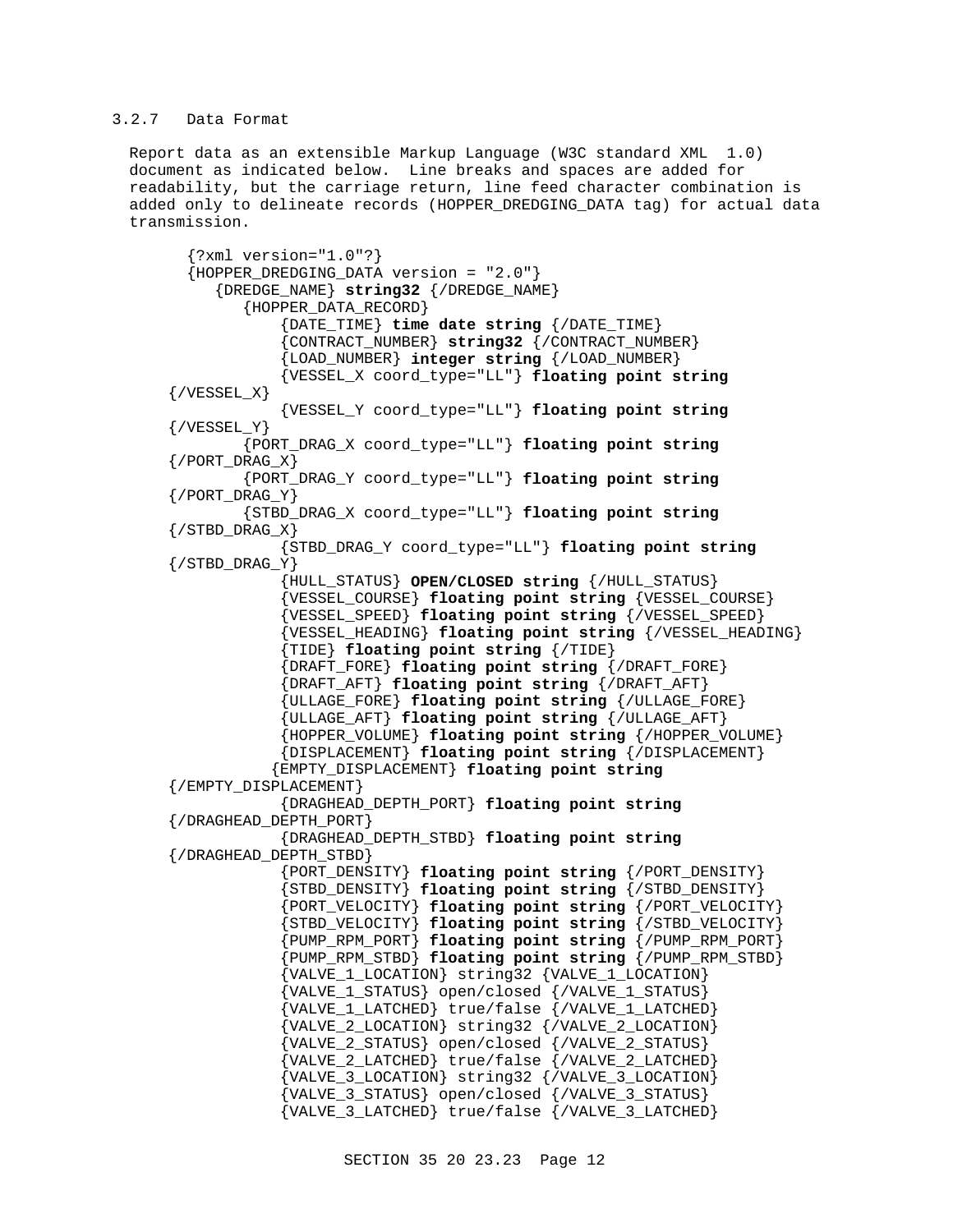```
 {VALVE_4_LOCATION} string32 {/VALVE_4_LOCATION}
                  {VALVE_4_STATUS} open/closed {/VALVE_4_STATUS}
                  {VALVE_4_LATCHED} true/false {/VALVE_4_LATCHED}
                  {PUMP_OUT_ON} true/false/unknown string {/PUMP_OUT_ON}
                  {/HOPPER_DATA_RECORD}
                {/HOPPER_DREDGING_DATA}
                 Carriage Return - ASCII value 13
                 Line Feed - ASCII value 10
Example
    {?xml version="1.0"?}
    {HOPPER_DREDGING_DATA version = "2.0"}
       {DREDGE_NAME}Essayons{/DREDGE_NAME}
           {HOPPER_DATA_RECORD}
                  {DATE_TIME}04/11/2002 13:12:05{/DATE_TIME}
                   {CONTRACT_NUMBER}GDSNWP-11-G-0001{/CONTRACT_NUMBER}
                  LOAD_NUMBER 102 { / LOAD_NUMBER }
                 {VESSEL_X \ coord_type = "LL" } - 80.123333 { / VESSEL_X}\{ {\tt VESSEL\_Y} \hspace{2mm} {\tt coord\_type} = "LL" \} 10.123345 \{ \verb|/VESSEL_Y| \} {PORT_DRAG_X coord_type="LL"}-80.1233371{/PORT_DRAG_X}
                  {PORT_DRAG_Y coord_type="LL"}10.12335{/PORT_DRAG_Y}
                  {STBD\_DRAG_X \text{coord\_type}} = "LL" - 80.123339 { / STBD\_DRAG_X}{STBD\_DRAG_Y} coord_type="LL" }10.123347{/STBD\_DRAG_Y} {HULL_STATUS}CLOSED{/HULL_STATUS}
                   {VESSEL_COURSE}258{/VESSEL_COURSE}
                   {VESSEL_SPEED}3.4{/VESSEL_SPEED}
                   {VESSEL_HEADING}302{/VESSEL_HEADING}
                   {TIDE}-0.1{/TIDE}
                  {D}RAFT_FORE{10.05}/DRAFT_FORE}
                   {DRAFT_AFT}15.13{/DRAFT_AFT}
                  {ULLAGE\_FORE}10.11{{ULLAGE\_FORE}} {ULLAGE_AFT}10.22{/ULLAGE_AFT}
                  {HOPPER_VOLUME}2555.2{/HOPPER_VOLUME}
                  {DISPLACEMENT}4444.1{/DISPLACEMENT}
                  {EMPTY_DISPLACEMENT}2345.0{/EMPTY_DISPLACEMENT}
                  {DRAGHEAD_DEPTH_PORT}55.10{/DRAGHEAD_DEPTH_PORT}
                  {DRAGHEAD_DEPTH_STBD}53.21{/DRAGHEAD_DEPTH_STBD}
                   {PORT_DENSITY}1.02{/PORT_DENSITY}
                   {STBD_DENSITY}1.03{/STBD_DENSITY}
                   {PORT_VELOCITY}22.1{/PORT_VELOCITY}
                   {STBD_VELOCITY}23.3/STBD_VELOCITY}
                  {PUMP_RPM_PORT}55{/PUMP_RPM_PORT}
                  {PUMP\_RPM\_STBD}54 { / PUMP\_RPM\_STBD} {VALVE_1_LOCATION}Starboard Dragarm{VALVE_1_LOCATION}
                  {VALVE_1_STATUS}open{/VALVE_1_STATUS}
                   {VALVE_1_LATCHED}true{/VALVE_1_LATCHED}
                   {VALVE_2_LOCATION}Port Dragarm{/VALVE_2_LOCATION}
                  {VALVE_2_STATUS}closed{/VALVE_2_STATUS}
                   {VALVE_2_LATCHED}false{/VALVE_2_LATCHED}
                   {VALVE_3_LOCATION}Port Sea Chest{/VALVE_3_LOCATION}
                   {VALVE_3_STATUS}closed{/VALVE_3_STATUS}
                   {VALVE_3_LATCHED}false{/VALVE_3_LATCHED}
                   {VALVE_4_LOCATION}Starboard Sea Chest{/VALVE_4_LOCATION}
                  {VALVE_4_STATUS}open{/VALVE_4_STATUS}
                  {VALVE_4_LATCHED}false{/VALVE_4_LATCHED}
                  {PUMP_OUT_ON}false{/PUMP_OUT_ON}
            {/HOPPER_DATA_RECORD}
```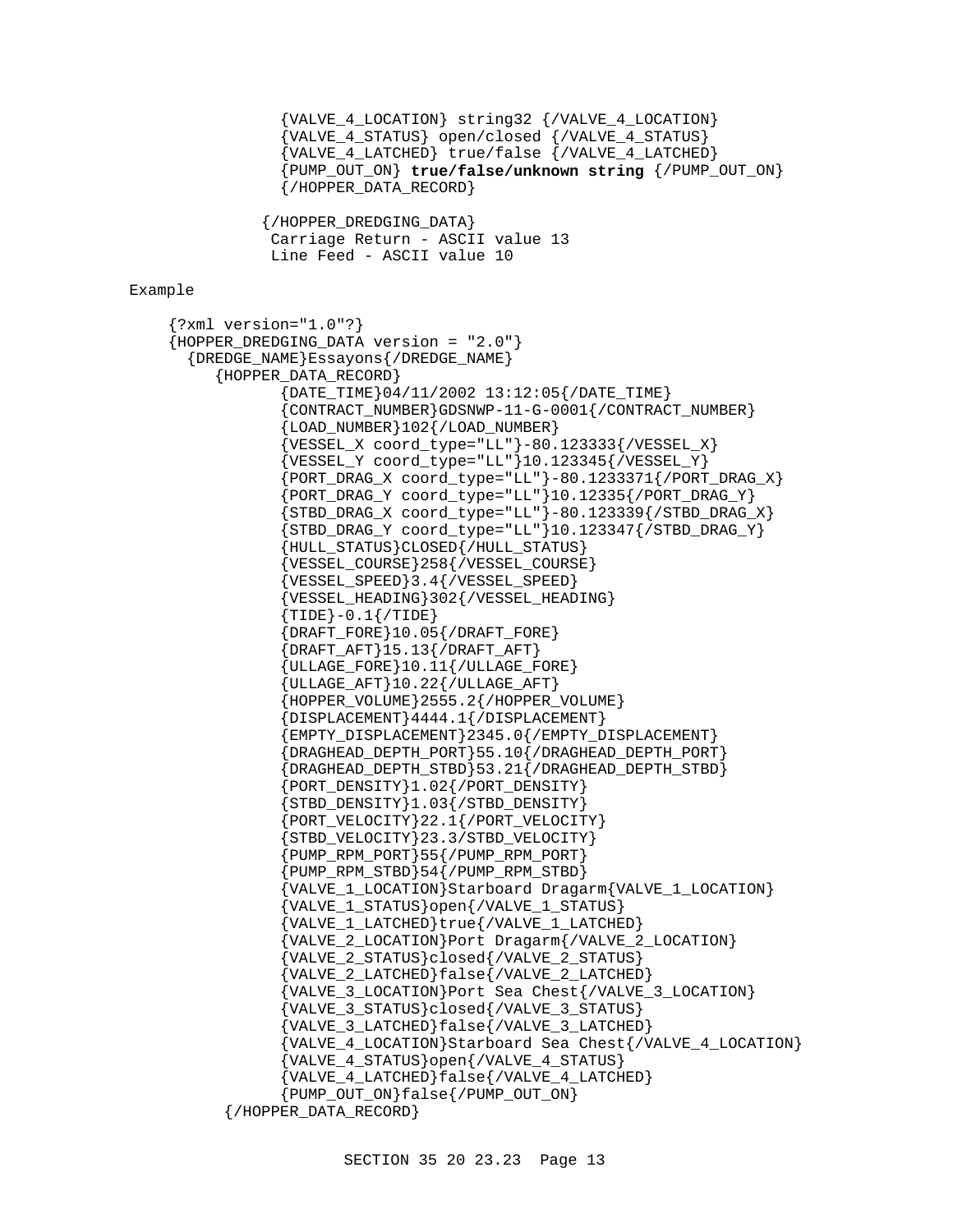```
{/HOPPER_DREDGING_DATA}
\{cr\}\{lf\}{DREDGE_NAME}Essayons{/DREDGE_NAME}
      {HOPPER_DATA_RECORD}
              {DATE_TIME}04/11/2002 13:12:10{/DATE_TIME}
              {CONTRACT_NUMBER}GDSNWP-11-G-0001{/CONTRACT_NUMBER}
              {LOAD_NUMBER}102{/LOAD_NUMBER}
             {VESSEL_X \text{coord_type="LL" }}-80.123334 { / VESSEL_X } {VESSEL_Y coord_type="LL"}10.123346{/VESSEL_Y}
              {PORT_DRAG_X coord_type="LL"}-80.1233372{/PORT_DRAG_X}
             {PORT\_DRAG_Y} coord_type="LL"10.12336{PORT\_DRAG_Y}{STBD\_DRAG_X \text{coord\_type}} = "LL" - 80.123340 { / STBD\_DRAG_X}{STBD\_DRAG_Y} coord_type="LL" 10.123348 { / STBD_DRAG_Y }
              {HULL_STATUS}CLOSED{/HULL_STATUS}
              {VESSEL_COURSE}259{/VESSEL_COURSE}
              {VESSEL_SPEED}3.5{/VESSEL_SPEED}
              {VESSEL_HEADING}300{/VESSEL_HEADING}
              {TIDE}-0.1{/TIDE}
              {DRAFT_FORE}10.00{/DRAFT_FORE}
              {DRAFT_AFT}15.15{/DRAFT_AFT}
              {ULLAGE_FORE}10.15{/ULLAGE_FORE}
             \{{\tt ULLAGE\_AFT}\}10.20\{ /ULLAGE_AFT\} {HOPPER_VOLUME}2555.5{/HOPPER_VOLUME}
              {DISPLACEMENT}4444.0{/DISPLACEMENT}
              {EMPTY_DISPLACEMENT}2345.0{/EMPTY_DISPLACEMENT}
             {D}{R}AGHEAD_DEPTH_PORT{55.15} /DRAGHEAD_DEPTH_PORT} {DRAGHEAD_DEPTH_STBD}53.19{/DRAGHEAD_DEPTH_STBD
              {PORT_DENSITY}1.00{/PORT_DENSITY}
              {STBD_DENSITY}1.01{/STBD_DENSITY}
              {PORT_VELOCITY}22.5{/PORT_VELOCITY}
              {STBD_VELOCITY}23.3/STBD_VELOCITY}
              {PUMP_RPM_PORT}55{/PUMP_RPM_PORT}
             {PUMP_RPM_STBD}54PUMP_RPM_STBD} {VALVE_1_LOCATION}Starboard Dragarm{VALVE_1_LOCATION}
              {VALVE_1_STATUS}open{/VALVE_1_STATUS}
              {VALVE_1_LATCHED}true{/VALVE_1_LATCHED}
              {VALVE_2_LOCATION}Port Dragarm{/VALVE_2_LOCATION}
              {VALVE_2_STATUS}closed{/VALVE_2_STATUS}
              {VALVE_2_LATCHED}false{/VALVE_2_LATCHED}
              {VALVE_3_LOCATION}Port Sea Chest{/VALVE_3_LOCATION}
              {VALVE_3_STATUS}closed{/VALVE_3_STATUS}
              {VALVE_3_LATCHED}false{/VALVE_3_LATCHED}
              {VALVE_4_LOCATION}Starboard Sea Chest{/VALVE_4_LOCATION}
              {VALVE_4_STATUS}open {/VALVE_4_STATUS}
              {VALVE_4_LATCHED} false{/VALVE_4_LATCHED}
              {PUMP_OUT_ON}false{/PUMP_OUT_ON}
              {/HOPPER_DATA_RECORD}
{/HOPPER_DREDGING_DATA}
\{cr\}{lf}
```
#### 3.2.8 Data Reporting

The system must transmit correctly formatted event data XML strings to the DQM database continuously from mobilization until the last USACE post-dredging survey has been accepted. If the Internet connection (paragraph INTERNET ACCESS) is non-operable, perform manual backups from the dredge computer of the XML data string which would have been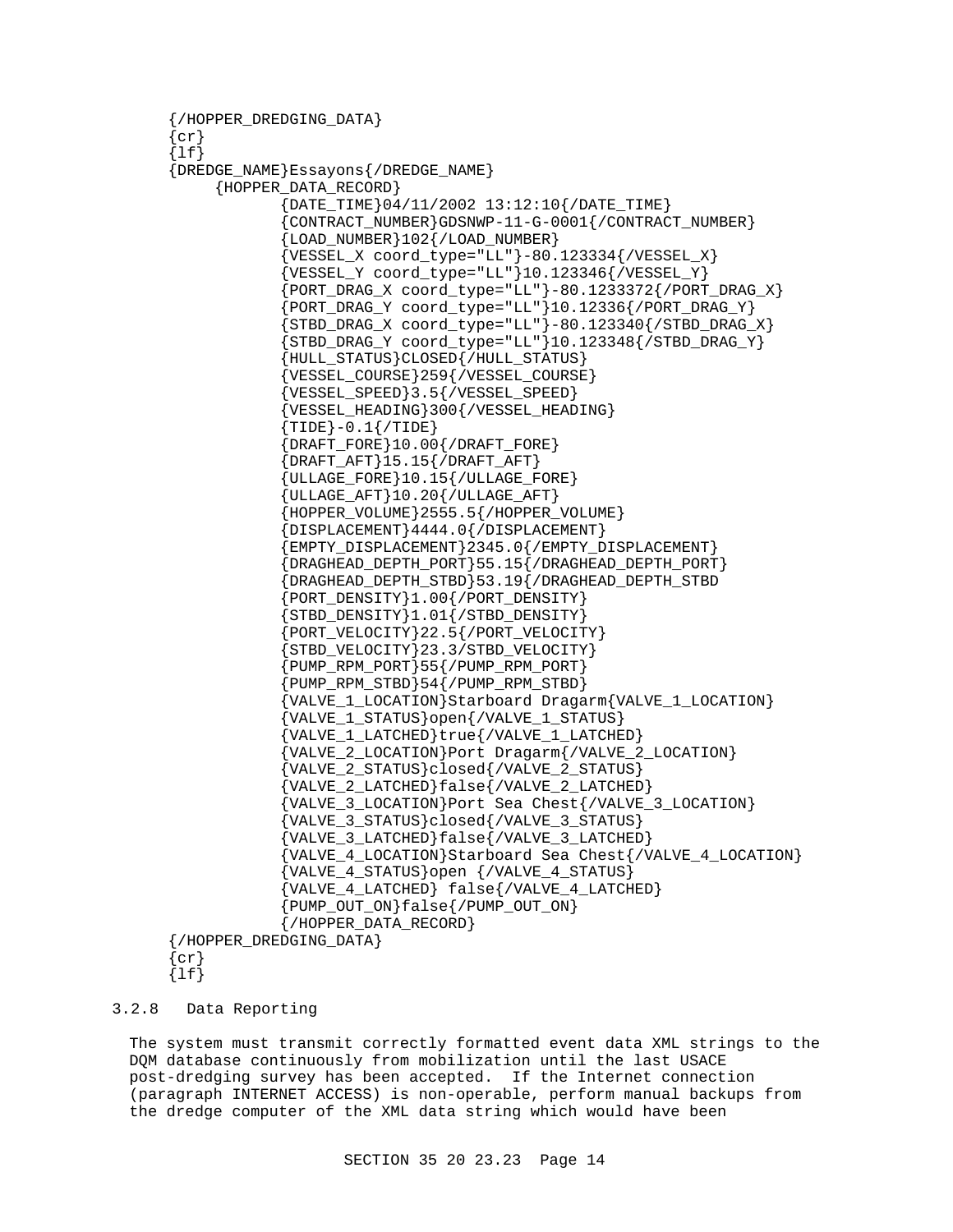transmitted to the DQM computer over the serial connection for each day the device is inoperable and submit to the DQM Support Center within 48 hours. This submission does not replace the requirement of correcting the issue affecting the automatic transmission of data. In the event of data transfer, transmission, or hardware failure, maintain a manually recorded disposal log consisting of a series of events. These events are start of dredging, end of dredging, pre-disposal, and post-disposal. Include time stamp (GMT), position (Latitude and Longitude WGS84), draft, ullage, volume, and displacement for each event. Submit disposal logs on a daily basis to the COR during the time when the system is not operational.

## 3.2.9 Contractor Data Backup

Maintain an archive of all data sent to the DQM computer during the dredging contract. The COR may require, at no increase in the contract price, that the Contractor provide a copy of these data covering specified time periods. Provide the data, transmitted to the DQM computer, in the XML format with no line breaks between the parameters and each record string on a separate line. The naming convention for the files is {dredgename}\_{StartYYYYMMddhhmmss}\_{EndYYYYMMddhhmmss}.txt. Submit data via storage medium acceptable to the COR.

At the end of the dredging contract, contact the DQM Support Center prior to discarding the data. The DQM Support Center will verify that all data has been received and appropriately archived before giving the Contractor discard permission. Record the following information in a separate section at the end of the dredge's onboard copy of the DPIP:

Person who made the call Date of the call DQM representative who gave permission to discard

# 3.3 PERFORMANCE REQUIREMENTS

The Contractor's DQM system must be fully operational at the start of dredging operations and fully certified prior to moving dredge material on the contract (see paragraph NATIONAL DREDGING QUALITY MANAGEMENT PROGRAM CERTIFICATION). To meet contract requirements for operability, in addition to certification, the Contractor's system must provide a data string with all values for all parameters while operating, as described in the specifications. Additionally, all hardware must be compliant with hardware requirements (paragraph COMPUTER REQUIREMENTS). Quality data strings are considered to be those providing values for all parameters reported when operating according to the specification. Make repairs necessary to restore data return compliance within 48 hours. Failure by the Contractor to report the required data within the specified time window for dredge measurements (see paragraph DATA REPORTING FREQUENCY and paragraph DATA REPORTING) will result in withholding of up to 10 percent of the contract progress payment per FAR 52.232-5 Payments under Fixed-Price Construction Contracts.

# 3.4 LIST OF ITEMS TO BE PROVIDED BY THE CONTRACTOR

DPIP

https://dqm.usace.army.mil/Certifications/Index.aspx

DQM System

Sensor instrumentation: paragraph REQUIREMENTS FOR REPORTED DATA DQM computer: paragraph NATIONAL DREDGING QUALITY MANAGEMENT